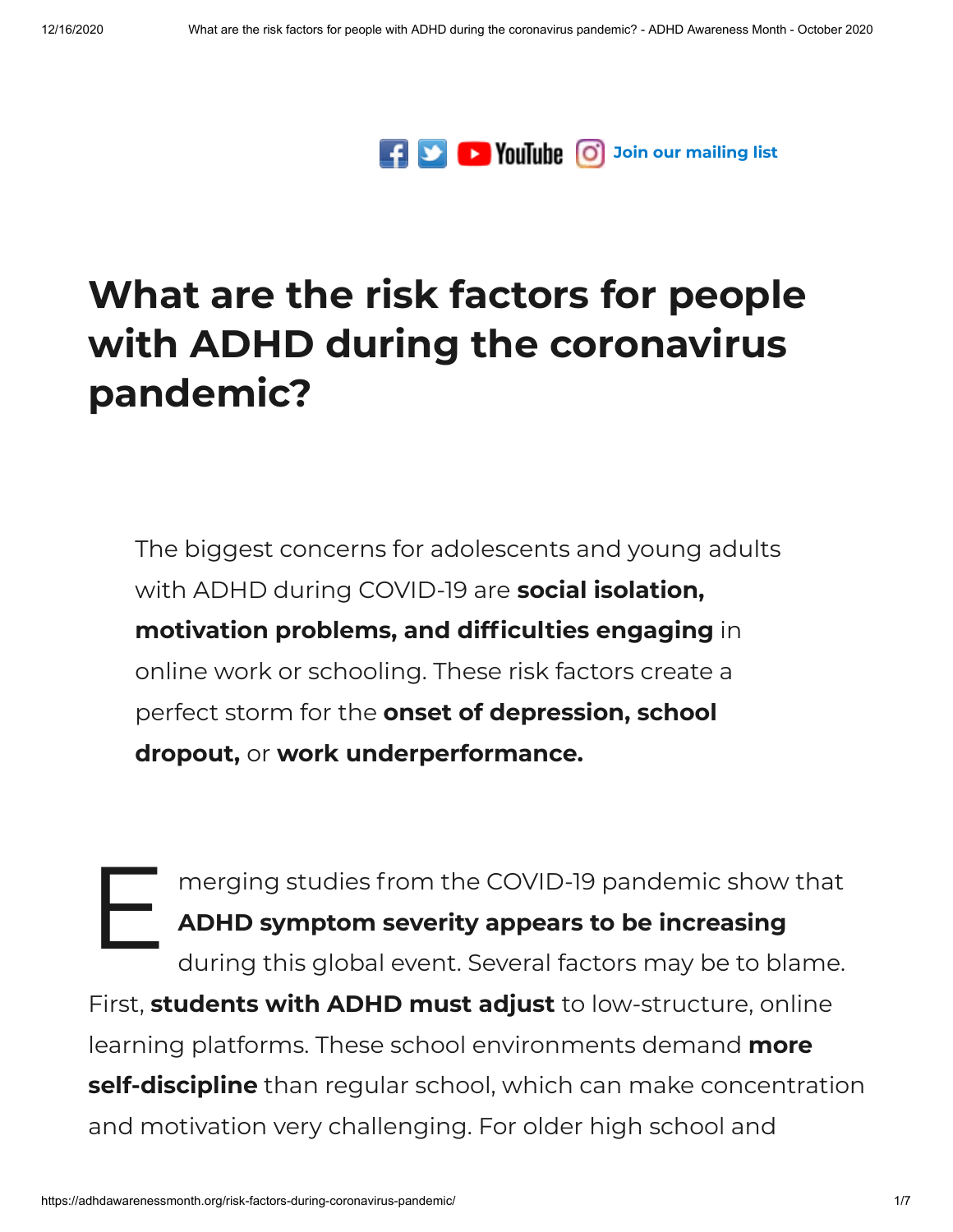college students with ADHD, **disengaging from virtual school may pave a slippery path** towards formal dropout. **Warning signs** include **a build-up of missing work**, **avoiding virtual class** meetings, and **slipping grades**.

Second, **social isolation is a known consequence of COVID-19** and is a risk factor for depression and suicide. During COVID-19, social isolation may be **particularly severe**

## **for people with**

**ADHD**, who often have few close friends or may have trouble getting motivated to set-up social activities. On top of this concern,

**increased ADHD symptoms can be triggered by high stress situations**.



What are the risk factors during the coronavirus pandemic for ADHD?



Social isolation may be particularly severe for people with ADHD, who often have few close friends or may have trouble getting motivated to set up social activities.

Online school and work environments demand more self-discipline, which can reduce concentration and motivation.





High stress situations (such as safety concerns, economic hardship, or increased family conflict during confinement) can trigger increased severity of ADHD symptoms and create risks for depression.

To best cope with COVID-19, individuals with ADHD and their family members can ensure academic support. prioritize social interaction, practice stress reduction behaviors, and reach out to mental health providers early on.



Learn more at ADHDAwarenessMonth.org

Information adapted from Dr. Margaret Sibley

COVID-19 brings stressors that include safety concerns, economic hardship, and increased family conflict during confinement. In addition to worsening ADHD symptoms, **ongoing stress**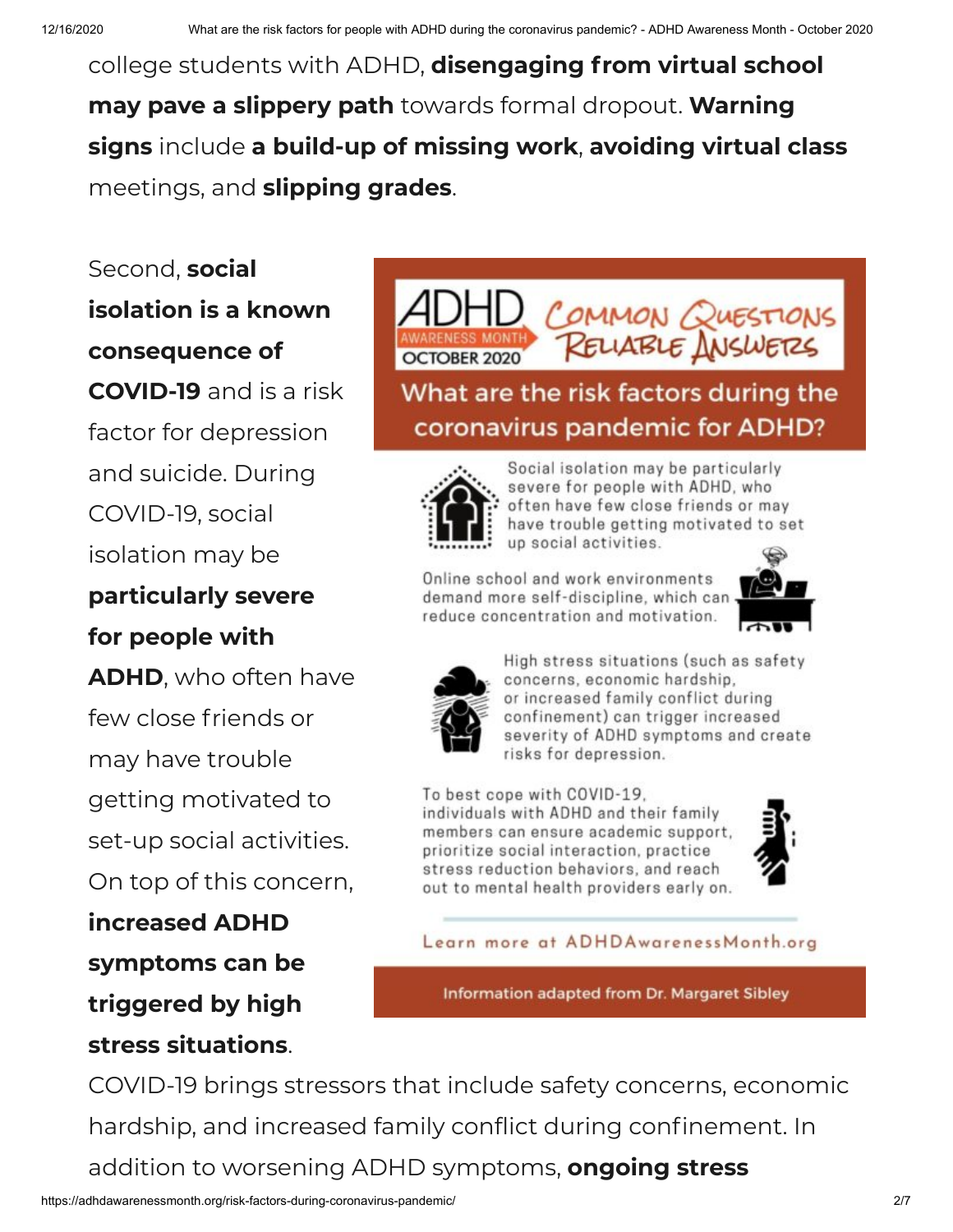**exposure can also create risks for depression**. To prevent these concerns, individuals with ADHD and their family members can:

- 1. ensure that **proper academic supports** are in place at school,
- 2. **prioritize social interaction** (even if it means getting creative) during COVID-19,
- 3. **practice stress reduction** behaviors such as outdoor and physical activity, spending positive time with loved ones, and practicing favorite hobbie, and
- 4. **reach out to mental health providers early on** if you notice signs of emerging school disengagement or depression.

Both **mental health therapy and medication can support** children, adolescents, and adults with ADHD through these

challenging times.

Download **[Printable](https://adhdawarenessmonth.org/wp-content/uploads/Sibley-Coronavirus.pdf) article** Infographic as **[Image](https://adhdawarenessmonth.org/wp-content/uploads/infographic-coronavirus.jpg)** or **[PDF](https://adhdawarenessmonth.org/wp-content/uploads/infographic-coronavirus.pdf)**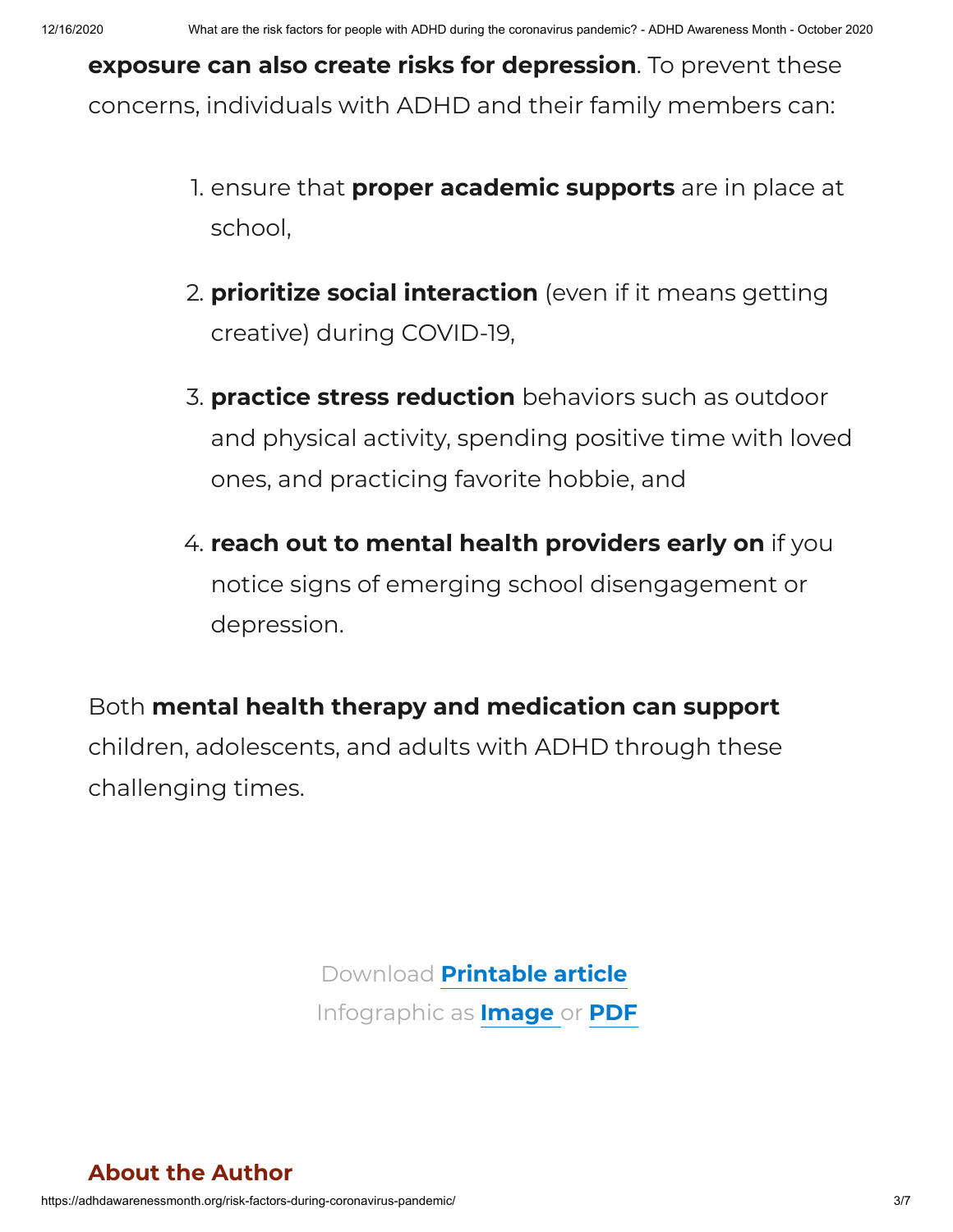12/16/2020 What are the risk factors for people with ADHD during the coronavirus pandemic? - ADHD Awareness Month - October 2020



Margaret H. Sibley, Ph.D. is Associate Professor of Psychiatry and Behavioral Sciences at the University of Washington School of Medicine and a Licensed Clinical Psychologist at Seattle Children's Hospital. Her research is focused on ADHD in adolescence and

young adulthood.

## **References**

- Behar‐Zusman, V., Chavez, J. V., & Gattamorta, K. (2020). Developing a measure of the impact of COVID-19 social distancing on household conflict and cohesion. Family Process, 59(3), 1045–1059.
- Becker, S. P., Breaux, R., Cusick, C. N., Dvorsky, M. R., Marsh, N. P., Sciberras, E., & Langberg, J. M. (in press). Remote learning during COVID-19: Examining school practices, service continuation, and difficulties for adolescents with and without ADHD. Journal of Adolescent Health.
- Bobo, E., Lin, L., Acquaviva, E., Caci, H., Franc, N., Gamon, L., … & Purper-Ouakil, D. (2020). How do children and adolescents with Attention Deficit Hyperactivity Disorder (ADHD) experience lockdown during the COVID-19 outbreak?. L'encephale.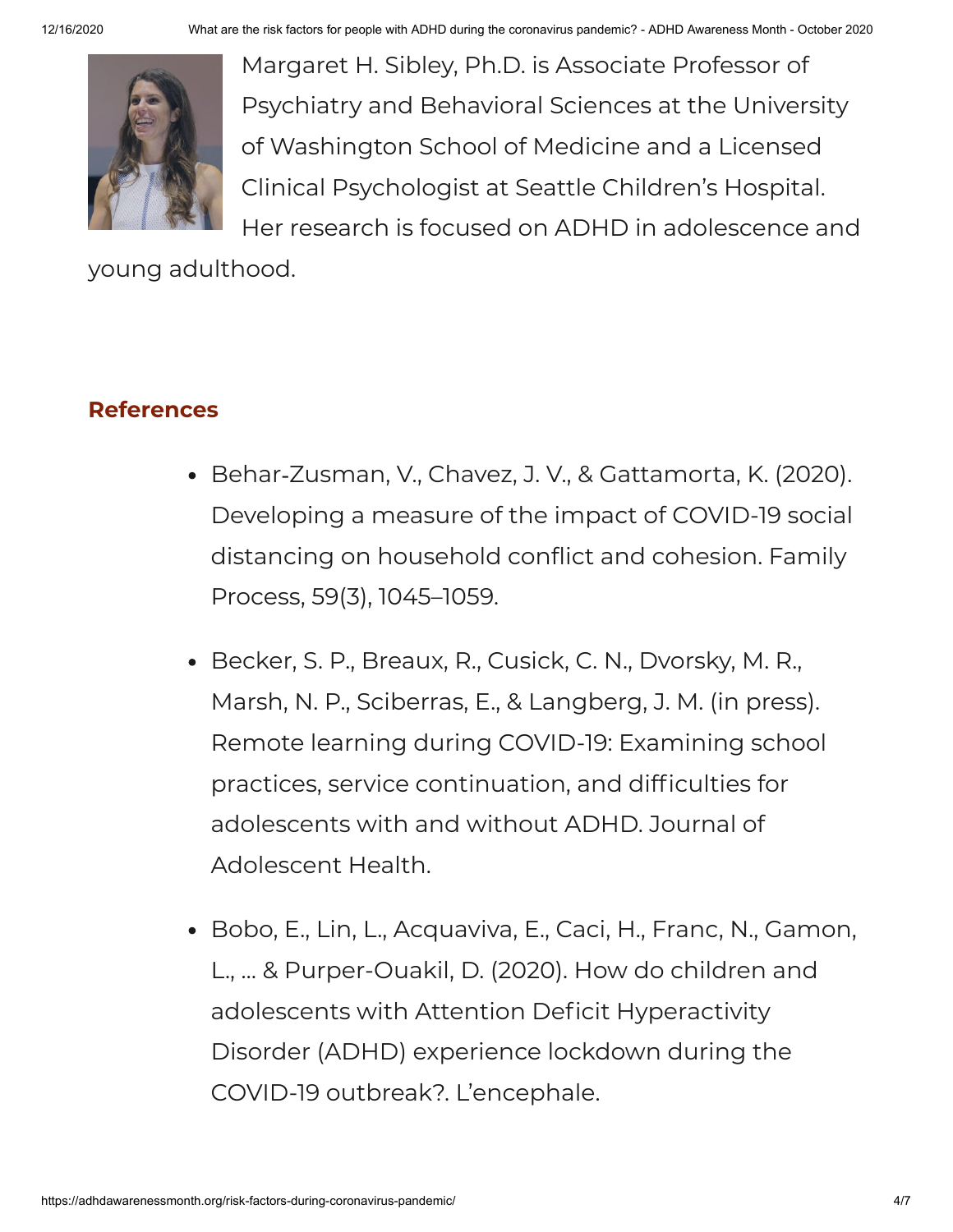- Cortese, S., Asherson, P., Sonuga-Barke, E., Banaschewski, T., Brandeis, D., Buitelaar, J., Coghill, D., Daley, D., Danckaerts, M., Dittmann, R. W., Doepfner, M., Ferrin, M., Hollis, C., Holtmann, M., Konofal, E., Lecendreux, M., Santosh, P., Rothenberger, A., Soutullo, C., … Simonoff, E. (2020). ADHD management during the COVID-19 pandemic: Guidance from the European ADHD Guidelines Group. The Lancet Child & Adolescent Health, 4(6), 412–414. https://doi.org/10.1016/S2352- 4642(20)30110-3
- Courtet, P., Olié, E., Debien, C., & Vaiva, G. (2020). Keep socially (but not physically) connected and carry on: Preventing suicide in the age of COVID-19. Journal of clinical psychiatry, 81(3), e20com13370-e20com13370.
- Eadeh, H.-M., Bourchtein, E., Langberg, J. M., Eddy, L. D., Oddo, L., Molitor, S. J., & Evans, S. W. (2017). Longitudinal evaluation of the role of academic and social impairment and parent-adolescent conflict in the development of depression in adolescents with ADHD. Journal of Child and Family Studies, 26(9), 2374–2385. https://doi.org/10.1007/s10826-017-0768-7
- Ellis, W. E., Dumas, T. M., & Forbes, L. M. (2020). Physically isolated but socially connected: Psychological adjustment and stress among adolescents during the initial COVID-19 crisis. Canadian Journal of Behavioural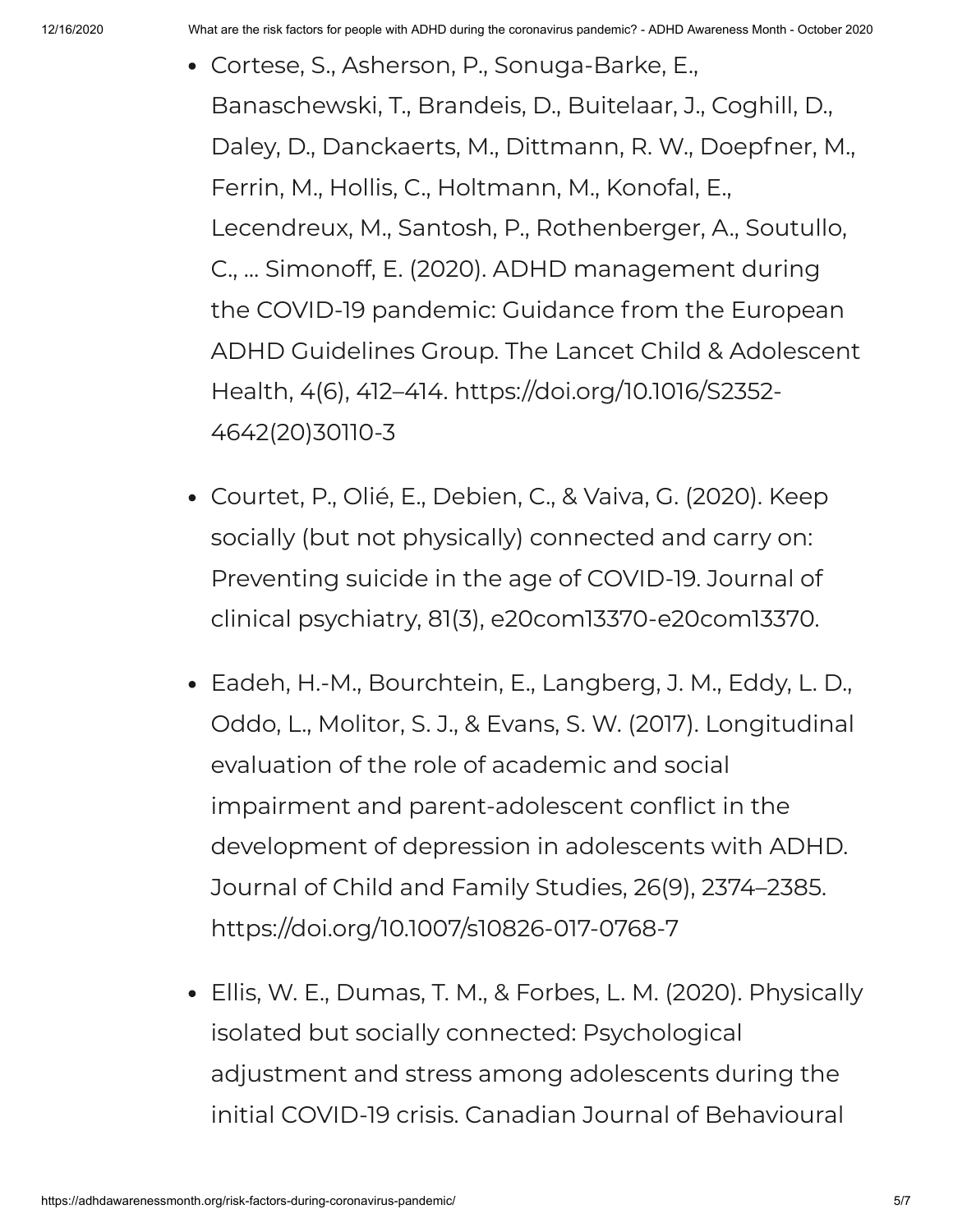Science/Revue canadienne des sciences du comportement, 52(3), 177.

- Hall-Lande, J. A., Eisenberg, M. E., Christenson, S. L., & Neumark-Sztainer, D. (2007). Social isolation, psychological health, and protective factors in adolescence. Adolescence, 42(166), 265-. Gale Academic OneFile.
- Hartman, C. A., Rommelse, N., van der Klugt, C. L., Wanders, R. B. K., & Timmerman, M. E. (2019). Stress exposure and the course of ADHD from childhood to young adulthood: Comorbid severe emotion dysregulation or mood and anxiety problems. Journal of Clinical Medicine, 8(11), 1824. https://doi.org/10.3390/jcm8111824
- Horesh, D., & Brown, A. D. (2020). Traumatic stress in the age of COVID-19: A call to close critical gaps and adapt to new realities. Psychological Trauma: Theory, Research, Practice, and Policy, 12(4), 331.

Zhang, J., Shuai, L., Yu, H., Wang, Z., Qiu, M., Lu, L., … & Chen, R. (2020). Acute stress, behavioural symptoms and mood states among school-age children with attention-deficit/hyperactive disorder during the COVID-19 outbreak. Asian journal of psychiatry, 51, 102077.